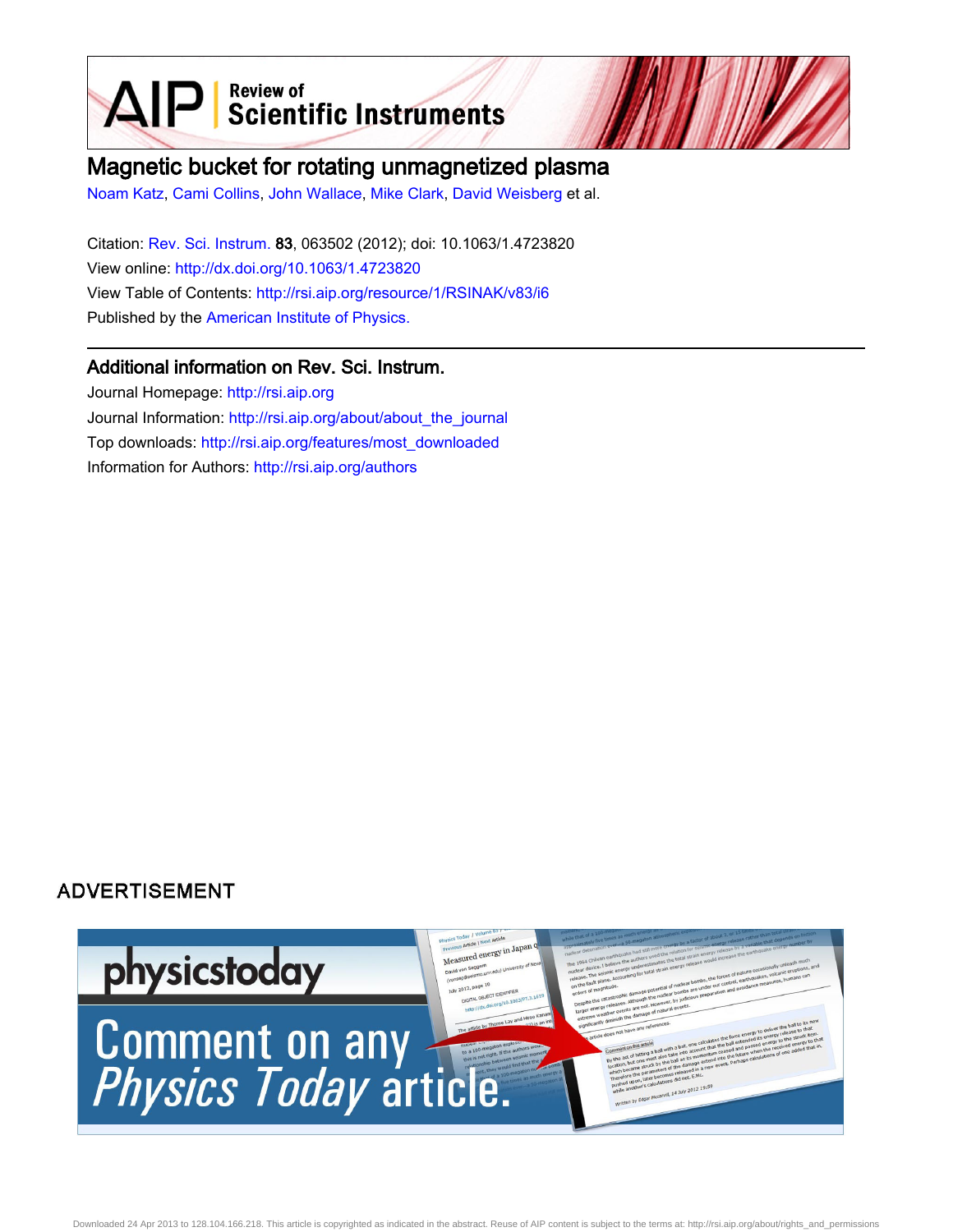# **[Magnetic bucket for rotating unmagnetized plasma](http://dx.doi.org/10.1063/1.4723820)**

Noam Katz,<sup>[a\)](#page-1-0)</sup> Cami Collins, John Wallace, Mike Clark, David Weisberg, Jon Jara-Almonte, Ingrid Reese, Carl Wahl, and Cary Forest *Department of Physics, University of Wisconsin, Madison, Wisconsin 53706, USA*

(Received 26 February 2012; accepted 14 May 2012; published online 1 June 2012)

A new experiment is described which generates flow in unmagnetized plasma. Confinement is provided by a cage of permanent magnets, arranged to form an axisymmetric, high-order, multipolar magnetic field. This field configuration—sometimes called a "magnetic bucket"—has a vanishingly small field in the core of the experiment. Toroidal rotation is driven by  $J \times B$  forces applied in the magnetized edge. The cross-field current that is required for this forcing flows from anodes to thermionic cathodes, which are inserted between the magnet rings. The rotation at the edge reaches 3 km/s and is viscously coupled to the unmagnetized core plasma. We describe the conditions necessary for rotation, as well as a 0-dimensional power balance used to understand plasma confinement in the experiment. *© 2012 American Institute of Physics*. [\[http://dx.doi.org/10.1063/1.4723820\]](http://dx.doi.org/10.1063/1.4723820)

## **I. INTRODUCTION**

This article describes a newly constructed experiment which combines the concept of a magnetic bucket with  $J \times B$ forcing; the result is a spinning unmagnetized plasma suitable for both astrophysically relevant studies and centrifugal gas separation.

This experiment is ideal for studying astrophysical phenomena—such as the dynamo process<sup>[1](#page-6-0)</sup> and the magnetorotational instability (MRI) (Ref. [2\)](#page-6-1)—in which the flow energy, rather than the magnetic energy, drives the relevant instabilities. Previous experiments<sup>[3](#page-6-2)</sup> relied on rotating liquid metals, which can be stirred mechanically and need no magnetic field for confinement. However, these experiments suffer from several drawbacks. The characteristic rotation velocity, *V*, is limited, and therefore the magnetic Reynolds number  $Rm = V L/\eta$  (where *L* is the characteristic size, and  $\eta$  is the resistivity) is typically less than ∼100; this value is barely large enough to reach the critical *Rm* for dynamo and MRI excitation. In addition, the fluid Reynolds number,  $Re = V L/v$ (where *ν* is the viscosity), cannot be varied independently of *Rm* in liquid metals; the ratio of these quantities  $Pm = Rm/Re$  $= v/\eta$  is fixed, and the flow is always turbulent. In contrast, in a plasma the achievable rotation velocities are large, and *Rm* can be varied independently of *Re* by changing the electron temperature. Therefore, a rotating unmagnetized plasma is the ideal system for exploring astrophysical phenomena over a large range of *Rm* and *Re*.

Another possible application of a spinning unmagnetized plasma is for separation of ions by mass. Plasma centrifuges have been proposed and built before (e.g., Refs. [4–](#page-6-3)[6\)](#page-6-4), but their confinement always relied on large magnetic fields throughout the plasma volume. In the present apparatus, the magnetic field needs only be large at the edge, potentially offering significant cost reduction. Moreover, since this field is due to permanent magnets, no power is required to maintain it.

The idea of using multicusp, or multipole magnetic fields of permanent magnets to confine a plasma has existed for at least 40 years.<sup>7</sup> The loss area is reduced to a thin strip associated with mirror losses, and the configuration results in a large volume of uniform, unmagnetized plasma, which is potentially steady-state. We enhance this basic confinement scheme by driving poloidal currents across the magnetized plasma edge. Because our permanent magnets are arranged to provide purely poloidal field, the resulting  $J \times B$  force drives strong toroidal rotation.

Initial results showing plasma rotation have previously been reported in Ref. [8;](#page-6-6) here, we present additional data and describe the apparatus in more detail. Section [II](#page-1-1) describes the setup of the experiment, while Sec. [III](#page-3-0) describes the  $J \times B$ rotation drive. We study confinement in Sec. [IV](#page-4-0) using a simple model for the particle and energy balance; we then use this model to calculate the obtainable range of *Re* and *Rm* values. Section [V](#page-5-0) contains results of rotation velocity measurements in helium, and Sec. [VI](#page-6-7) contains concluding remarks.

### <span id="page-1-1"></span>**II. EXPERIMENTAL APPARATUS**

Figure [1](#page-2-0) shows the permanent magnet assembly which provides plasma confinement. The cylindrical, ceramic magnets  $(B=0.15$  T at magnet surfaces) are glued to a ring-shaped, stainless steel ribbon with high-temperature epoxy; copper water-cooling lines run along the back of this stainless ribbon, while the fronts of the magnets are covered with aluminum limiters. The limiters were plasma-sprayed with alumina at Thermal Spray Technologies, Inc. to provide an electrically insulating boundary condition and protect the magnets from heating by mirror-lost particles. The alumina has survived nearly 100 h of accumulated run-time, although it shows a large dark band along its center due to plasma bombardment and deposition.

The magnet rings are arranged in a stack, separated by  $2.5$ " vertically, with the field of each ring pointing opposite that of its neighboring rings. The top and bottom are also bounded by magnet rings, whose radial separation is  $2<sup>n</sup>$ . The magnets in each ring all point in the same direction (inward or outward). Figure [1](#page-2-0) also shows a central column of magnets,

<span id="page-1-0"></span>a[\)nkatz2@wisc.edu.](mailto: nkatz2@wisc.edu)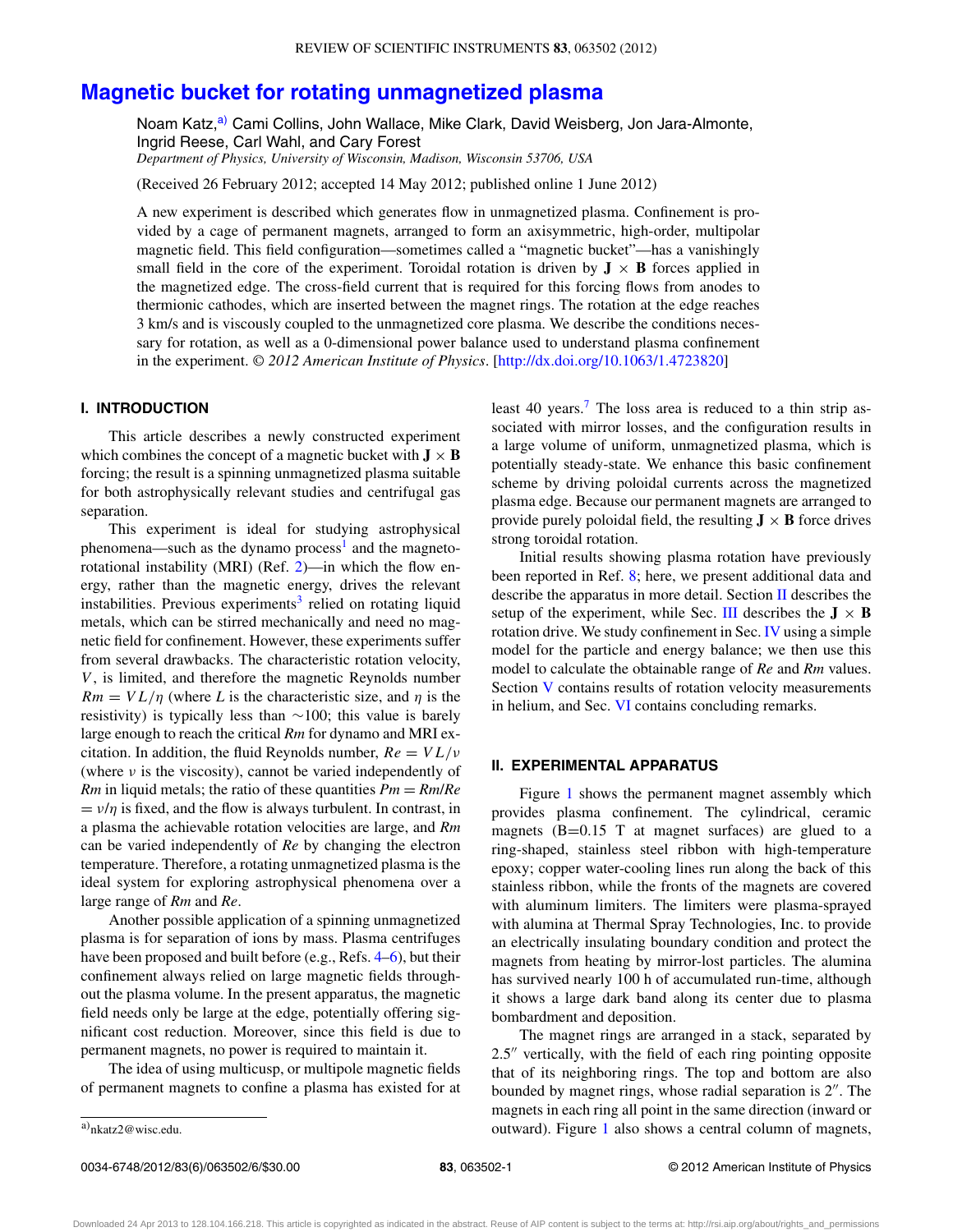<span id="page-2-0"></span>

FIG. 1. Left: permanent magnet cage for confining unmagnetized plasma. Adjacent rings have oppositely oriented magnetic field. Right: zoomed-in view of a magnet ring, with limiter pulled back to reveal individual ceramic magnets. Also visible are cooling lines behind the magnets. The limiters, which are made of aluminum and coated with insulating alumina, have so far been installed only on the side magnet rings. Quartz tape covers the top and bottom rings, while a quartz tube covers the central column. The entire magnet assembly is placed inside a vacuum vessel.

which defines the inner plasma boundary, and will be used to achieve Couette rotation (sheared flow between two cylinders). These magnets are single-piece NdFeB rings ( $Br<sub>max</sub>$ )  $= 11,900$  Gauss,  $BH_{max} = 35$  MGOe), with vertical separation of 1". The field at their surface is 0.23 T. The arrangement of magnets with alternating polarity in adjacent rings ensures a vanishingly small magnetic field in the bulk of the experiment (see Fig. [2\)](#page-2-1).

It is important to note the differences between our magnetic bucket, which has axisymmetric magnet rings, and other such experiments where the magnets are arranged in nonaxisymmetric grids or vertical lines (e.g., see Refs. [7](#page-6-5) and [9\)](#page-6-8). In our axisymmetric geometry, the ∇*B* and curvature drifts are toroidal and serve to equilibrate the potential in this direction. This allows us to use toroidally localized electrodes, which then form "virtual" axisymmetric electrodes. Another important difference from previous magnetic buckets is the use of insulating boundaries at the magnet faces. The insulating limiters are crucial for plasma rotation, since they allow for an electric field to be applied across the magnetic field without shorting out.

The vacuum is provided by a cryopump (CTI-Cryogenics Cryo-Torr 8) and a turbomolecular pump (Varian Macro-Torr 1000HT Turbo-V). We bake the outer vessel to about 50◦C and the magnets to about  $40^{\circ}$ C by pumping initially roomtemperature water through the cooling lines. The base pressure after baking is near  $5 \times 10^{-7}$  torr, and falls by a factor of 2 once the magnets are cooled to 20◦C. The pressure is measured by a Penning cold-cathode gauge. The gases we use are helium and argon back-filled to pressures of  $10^{-6} - 10^{-4}$  torr.

We use a 6 kW, 2.45 GHz Cober magnetron to provide electron cyclotron heating, which both breaks down the gas and sustains the plasma. Since the bulk of the chamber is unmagnetized, the resonance location (where  $B = 87.5$  mT) occurs very close to the magnet rings. The location of the resonance is indicated in Fig. [2](#page-2-1) by a dark green line. As shown in the figure, the stronger magnets of the center col-

<span id="page-2-1"></span>

FIG. 2. Magnetic field amplitude shown in poloidal cross-section; white squares indicate magnet rings. Dark green curve near magnets shows electron cyclotron resonance location. Superimposed at right are the stirring electrodes. Reproduced by permission from Collins *et al.*, Phys. Rev. Lett. **108**, 115001 (2012). Copyright (2012) by the American Physical Society.

umn have a continuous resonance surface—in contrast with the ceramic magnets—and this surface is farther away from the inner boundary. The microwave horn is a WR-284 waveguide, cut off to be flush with the plasma-facing surfaces of the side magnet rings. Because the horn is less than a microwave wavelength away from the plasma, an E-H tuner is necessary to match the impedance of the plasma and reduce the reflected power. The tuning depends on neutral pressure, plasma density, plasma temperature, and vacuum condition, and has to be optimized as these quantities change. The face of the microwave horn is covered by a corrugated boron-nitride plate in order to prevent the plasma from expanding into the waveguide. The corrugation prevents the formation of a conducting path across the face of the waveguide which can form due to plasma deposition.

The microwaves encounter a time-varying neutral pressure—shown in Fig. [3.](#page-3-1) Initially a high neutral pressure is required for repeatable gas breakdown, while the final low neutral pressure is required for fast rotation.<sup>8</sup> We use a piezo puff valve to achieve the initial peak in the neutral pressure (subfigure (a)), and the gas is then pumped out over the course of the discharge. The plasma is heated throughout the discharge, not only by the electron cyclotron waves, but also by the ohmic heating associated with the rotation electrodes. Consequently, as the density decreases, the electron temperature increases during the discharge. The decreasing density results in increasing anode voltage (subfigure (c)) since the anode area is small and a stronger sheath develops around the anodes. Note that the anode voltage is measured with respect to the grounded chamber wall. Figure  $3(d)$  shows that there is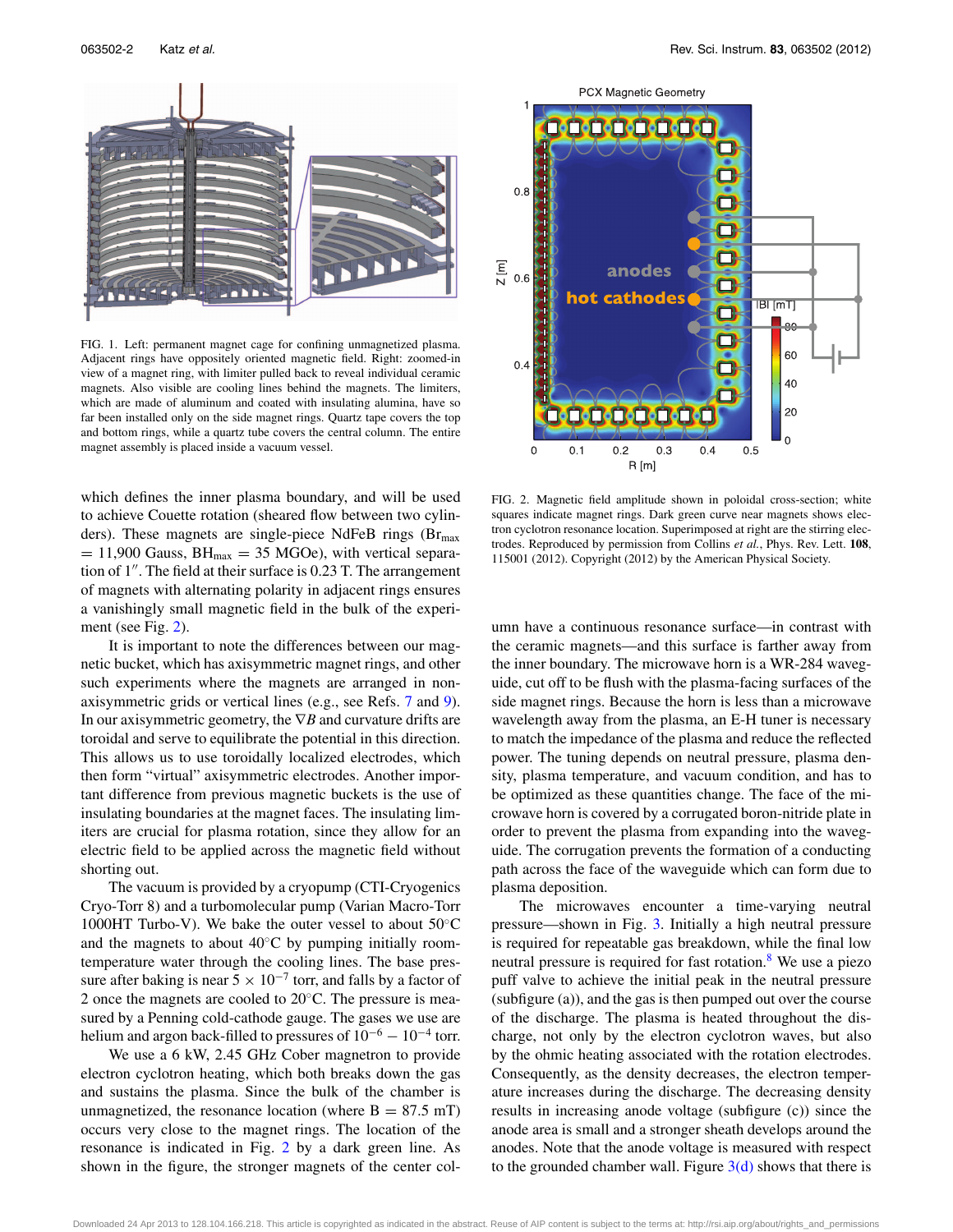<span id="page-3-1"></span>

FIG. 3. Typical discharge parameters as a function of time for helium: (a) neutral pressure; (b) electron cyclotron RF heating power and ohmic heating associated with rotation drive (transmitted RF is part of magnetron output that is not reflected); (c) bulk electron temperature and floating potential measured by triple probe, and anode voltage (axis at right); and (d) bulk plasma density measured by triple probe, as well as density at which the 2.45 GHz O-mode is cut off.

a change at  $t = 2$  when the plasma transitions from over- to under-dense.

The density and temperature profiles are flat in the bulk plasma (see Fig. 3 in Ref. [8\)](#page-6-6); at the transition from over- to under-dense, these quantities change throughout the plasma. The relatively rapid loss of density is related to the sudden change in absorbed power and the relatively short confinement time of  $nT_e$ *Vol*/ $P_{\text{heating}} \sim 10 \mu s$ . This last quantity is the stored plasma energy divided by the heating power; *Vol* is the plasma volume.

The heating is switched off after 7 s in order to protect the permanent magnets from over-heating and demagnetizing. In addition, as the temperature of the magnets increases (up to 30–40◦C) impurity outgassing increases, and the discharge no longer consists of pure noble gas.

The time-scale for changes to the bulk plasma parameters is on the order of seconds, and this time-scale is much longer than the time-scales of interest in the experiment. Specifically, the viscous time for flow equilibration is on the order of  $L^2/v$  $\sim$  *Re*/ $\Omega$  ~ 10<sup>-3</sup>–10<sup>-4</sup> s, while the growth rate of the MRI is on the order of  $\Omega \sim 10^{-4}$  s, where  $\Omega \equiv V/L$  is the angular frequency for rotation, and *L* is the major radius of the magnet cage. The variations in plasma density and temperature can therefore be neglected over the short time-scales of interest.

The plasma properties are measured by internal probes, as well as by optical diagnostics. There are Mach and Langmuir probes which scan radially at the mid-plane and vertically near the outer magnets. In addition, there is a triple probe about 6 cm above the bottom magnets at mid-radius, which measures density, temperature, and floating potential in the bulk plasma. An Ocean spectrometer, model USB2000+, provides line-integrated spectra, and scans from the center to the outer wall at the mid-plane.

#### <span id="page-3-0"></span>**III. ROTATION DRIVE**

Plasma rotation is driven by  $J \times B$  forces in the magnetized edge region and couples into the bulk plasma by collisional viscosity. In order for this drive to be effective, the current has to be large enough, the electrode position must be optimized, and the neutral pressure must be low enough for ion viscosity to dominate the momentum transport to the bulk plasma.

We find that thermionic cathodes are crucial for driving sufficient current across the edge magnetic field. Originally, we installed axisymmetric molybdenum-coated rings for both anodes and cathodes; however, the large area of these rings severely increased the particle losses, and the edge currents were about 10 times too small. $8$  We therefore use thoriated tungsten cathodes and molybdenum anodes to drive up to 5 A of current across the face of each magnet ring. This electrode assembly is toroidally localized. However, the single particle drifts ( $∇B$  and curvature) are in the toroidal direction, and these serve to symmetrize the potential. Indeed, we measure large plasma rotation toroidally opposite from the driving electrodes.

The cathodes are made from 1% thoriated tungsten wire of diameter 0.38 mm. We find empirically that this diameter is ideal since thinner wires fail too quickly, while thicker wires require too much heating current to be practical. The wires are wound into 1 cm-diameter coils and each leg is attached by press-fit between a copper lead and its surrounding alumina tube. Two coils with total wire length of 40 cm are placed between every other magnet ring along the outer wall. We apply about 11 A of heating current per coil and bring the coils up to 1700◦C (measured by a Mikron infrared pyrometer, model  $M90-V$ ). The anodes are constructed from 1<sup>"</sup>-long cylinders of  $1/2$ "-diameter molybdenum. The cathodes are biased 400– 500 V below the anodes, and the entire electrode assembly is floating relative to ground (the chamber wall). Nevertheless, the anode voltage is typically near ground (Fig.  $3(c)$ ). For the data shown in this article, we use only 2 cathodes and 3 anodes at the outer edge (see Fig. [2\)](#page-2-1).

The electrode current—and therefore the plasma rotation—may be limited by several factors. First, the cathode may not be hot enough to emit sufficient electrons. Thermionic cathodes are described by the Richardson-Dushman equation  $J = AT^2e^{-W/T}$ , where  $A = 3 \times 10^4$  $A/m^2/K^2$  and the work function is  $W = 2.63$  eV for thoriated tungsten.<sup>[10](#page-6-9)</sup> There is large uncertainty in these numbers because of possible patchiness in wire composition, but nevertheless it is likely that our current is indeed limited by cathode temperature. There are additional factors that may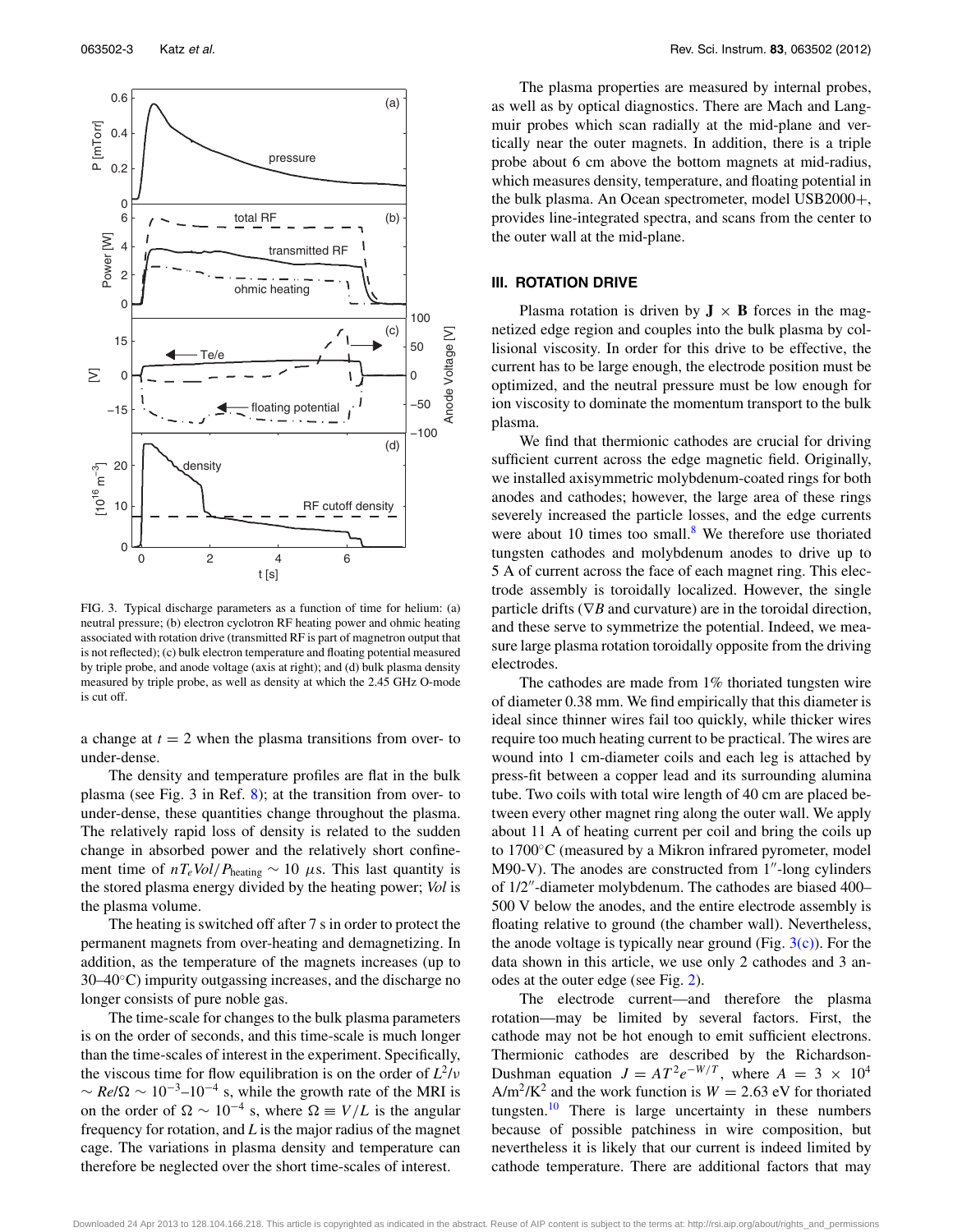<span id="page-4-1"></span>

FIG. 4. Measured rotation velocity in helium at fixed radius ( $R = 0.35$  m) as a function of cathode radial position; dashed line represents outer magnets. The fastest rotation is achieved at intermediate cathode position. Anode position is fixed at  $R = 0.35$  m, a value chosen through a similar optimization process. Error bars represent fluctuations about a linear fit of measured velocity vs. time.

limit the current: if the anode area is too small, the anodes may only collect electron saturation current; similarly, if the cathode area is too small or the Debye length too large, the current may be limited by the space-charge potential.

The value of the plasma potential plays an important role in determining the electrode current, and this potential depends on the anode and cathode areas, whether the anodes are grounded, and other charge sinks such as probe surfaces. These dependencies are still under investigation.

As shown in Fig. [4,](#page-4-1) the plasma rotation depends strongly on the electrode placement. The straight-forward reason for this is that  $J \times B$  falls quickly to 0 as the electrodes are moved into the unmagnetized core. This change occurs over only a few cm. However, as the electrodes are pulled out and *B* increases, the cross-field current *J* decreases. Therefore, the first consideration is to find the intermediate position which maximizes this  $J \times B$  force. Another reason for the importance of electrode placement involves the perpendicular ion viscosity, which according to Braginskii $11$  may be written as

$$
\frac{\eta_1}{m_i n} = v_{ti}^2 \tau_i \frac{\frac{24}{5} x^2 + 2.23}{16x^4 + 16.12x^2 + 2.33}
$$
\n
$$
= \begin{cases}\n0.96 v_{ti}^2 \tau_i, & x \ll 1 \\
\frac{3}{10} v_{ti}^2 \tau_i / x^2, & x \gg 1,\n\end{cases}
$$
\n(1)

where  $v_{ti}$  is the ion thermal speed,  $\tau_i$  is the ion-ion collision time,  $x = \omega_{ci} \tau_i$  is the magnetization parameter, and  $\omega_{ci}$  is the ion cyclotron frequency. The important point is that the unmagnetized viscosity  $(x \ll 1)$  is much larger than the magnetized viscosity  $(x \gg 1)$ , while between these two limits the viscosity is monotonic with *x*. In order for the momentum to couple from the magnetized edge into the bulk plasma, the electrodes must be in a region with sufficiently low magnetic field so that the viscosity is large enough. A final consideration for electrode placement involves the electron cyclotron resonance (marked by the dark green contour in Fig. [2\)](#page-2-1). The electrodes and their leads must be protected from this resonant

zone where most of the microwave power gets deposited. This is not an issue for our relatively weak outer-wall magnets, but may affect the electrode placement at the inner wall where the magnets are stronger.

#### <span id="page-4-0"></span>**IV. POWER BALANCE**

In this section, we enumerate the sources and sinks for both particles and energy, and construct a 0-dimensional model for the relationship involving heating power, plasma density, neutral density, and electron temperature. Although the rotation electrodes introduce additional heating power and may affect the plasma potential, we ignore them for simplicity.

We begin with particle balance, $12$  which requires that electrons and ions be lost at the same rate. The loss area is assumed to be the same for both species, since we take infinitesimal Debye length. Note that because the magnet faces are insulating, the mirror losses must be identical for ions and electrons.

$$
\Gamma = \frac{1}{4}n\sqrt{\frac{8}{\pi}}\frac{T_e}{m_e} \exp\left(-\frac{e\Delta V}{T_e}\right) = \exp\left(-\frac{1}{2}\right)n\sqrt{\frac{T_e}{m_i}}
$$

This condition sets the plasma potential:

<span id="page-4-3"></span>
$$
V_p - V_{\text{cusp}} \equiv \Delta V = \frac{T_e}{e} \left( \log \sqrt{\frac{m_i}{2\pi m_e}} + \frac{1}{2} \right). \tag{2}
$$

Table [I](#page-4-2) lists the power loss mechanisms for the plasma. The ions lost to the cusps carry not only their thermal energy, but also the energy they gain as they fall through the potential difference between the plasma and the cusp  $(Eq. (2))$  $(Eq. (2))$ . This gained energy is much larger than the initial ion thermal energy. The effective cusp area for plasma losses, which is used in calculating ion power losses, is not well-understood, and empirically is different for fast electrons and for bulk plasma species;<sup>[12](#page-6-11)</sup> here, we take the loss width to be  $4\sqrt{\rho_i \rho_e}$ , proportional to the geometric mean of the ion and electron gyroradii at the magnet faces. As each ion is lost, we assume there must be a new ionization to replace it and keep the density constant; each ionization reduces the plasma's stored energy by  $E_{\text{ioniz}}$ . Power may also be lost due to ion and neutral radiation. The radiation coefficients associated with these processes,  $M(T_e)$  and  $R^i(T_e)$ , were provided by Dennis Whyte using the KPRAD code. $13$ 

<span id="page-4-2"></span>TABLE I. Power loss mechanisms in magnetic bucket.  $A_{\text{cusp}}$  is the effective loss area at the magnetic cusps;  $M(T_e)$  is the radiation coefficient for neutral radiation;  $n_0$  is the neutral density;  $\sigma_{cx}$  is the charge-exchange cross-section; *V ol* is the plasma volume;  $T_0$  is room temperature; and  $R^i(T_e)$  is the ion radiation coefficient.

| Loss mechanism             | Expression [energy/time]                                          |
|----------------------------|-------------------------------------------------------------------|
| Ion losses at cusps        | $\Gamma A_{\text{cusp}} (e \Delta V + \frac{3}{2} T_i)$           |
| Electron losses at cusps   | $\Gamma A_{\text{cusp}}(\frac{3}{2}T_e)$                          |
| Replacement ionization     | $Q_{\text{ioniz}} \equiv \Gamma A_{\text{cusp}} E_{\text{ioniz}}$ |
| Neutral radiation          | $M(T_e)O_{\text{ioniz}}$                                          |
| Charge-exchange collisions | $\frac{3}{2}nn_0\langle\sigma_{cx}v\rangle e(T_i-T_0)Vol$         |
| Ion radiation              | $n^2 R^i(T_e) Vol$                                                |

Downloaded 24 Apr 2013 to 128.104.166.218. This article is copyrighted as indicated in the abstract. Reuse of AIP content is subject to the terms at: http://rsi.aip.org/about/rights\_and\_permissions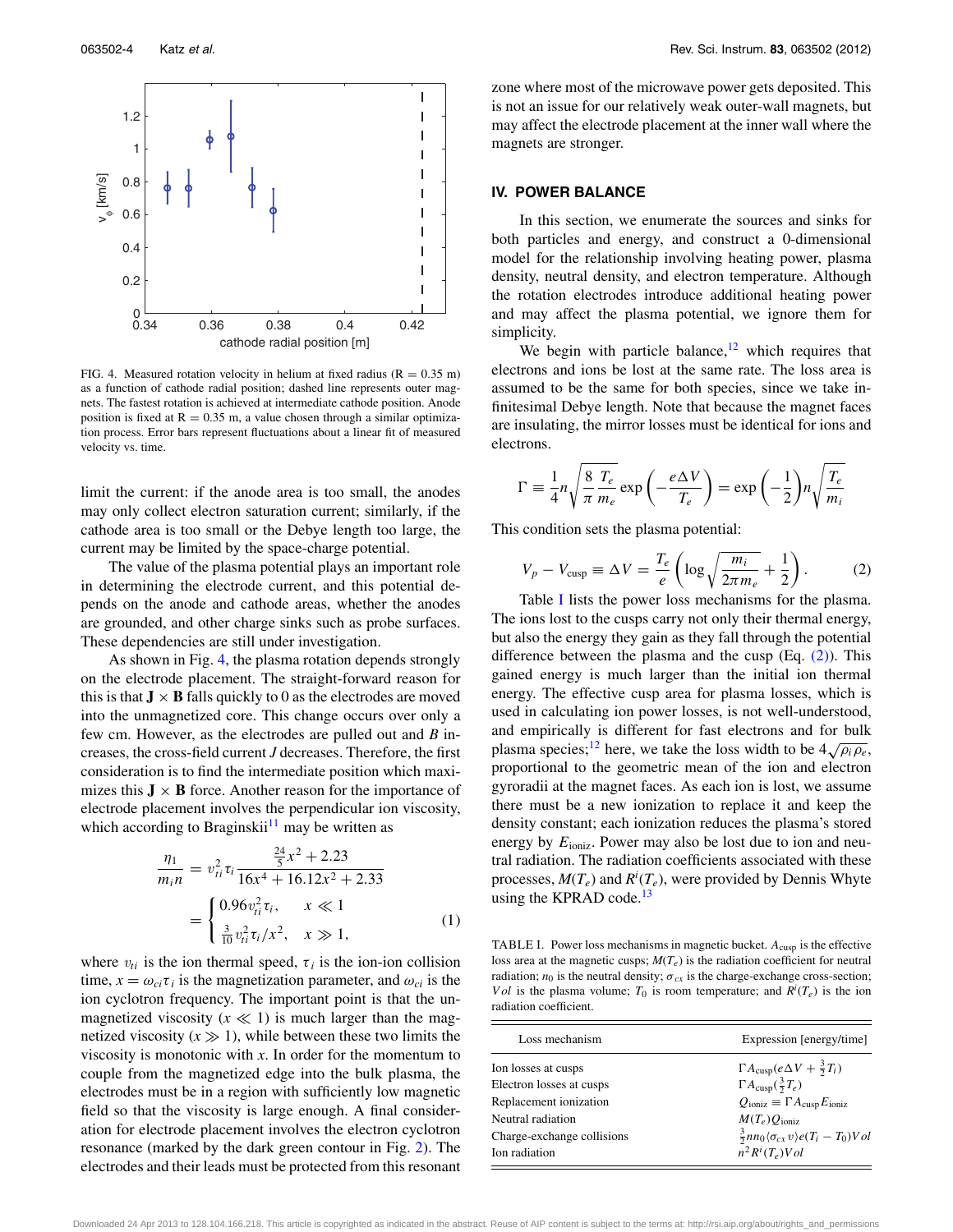<span id="page-5-1"></span>

FIG. 5. Power balance calculation for helium and argon with 1 kW of heating power; electron temperature decreases with density. Argon has no solution above certain density because of large radiation power losses.

<span id="page-5-2"></span>

FIG. 6. Power balance calculation of *Rm*, *Re*, and *Pm* as functions of density for 1 kW heating power; *Rm* uses electron temperature from Fig. [5.](#page-5-1)

The procedure for energy balance is as follows: we start with given density *n* and heating power and we calculate  $T_e$  by setting the heating power equal to the sum of the power losses listed in Table [I.](#page-4-2) We neglect ion radiation and charge exchange losses, and we also ignore  $T_i$  in the expression for ion losses at cusps since it is small relative to  $e\Delta V$ . The results for helium and argon are shown in Fig. [5](#page-5-1) for two different heating powers. Comparison with Fig. [3](#page-3-1) shows that we must assume only a fraction of the heating power couples to the plasma. For example, in Fig. [3,](#page-3-1) at  $n = 7 \times 10^{16}$  m<sup>-3</sup>, we measure  $T_e$  $= 5$  eV with 4 kW of heating power, similar to the power balance calculation with only 1 kW of heating power (see Fig. [5\)](#page-5-1). In other words, if we assume that only 1/4 of the microwave power couples to the plasma, we are able to account for the electron temperature.

The ion temperature is more difficult to model. Ion power loss is given by the last two terms in Table [I,](#page-4-2) while ions are heated by collisions with electrons and by the combination of ion acceleration through  $\Delta V$  and ion-ion collisions in the edge region. This last heating mechanism is thought to be the dominant one, but it is not well understood. Instead, we follow Ref. [8](#page-6-6) and estimate the ion temperature to be 0.25−0.75 eV.

The implications of this power balance calculation for *Re*, *Rm* and *Pm* are shown graphically in Fig. [6.](#page-5-2) We take the case of 1 kW heating power and use the results of Fig. [5.](#page-5-1) It is seen that  $Rm$  can reach  $10<sup>3</sup>$  at low densities, a value much larger than in liquid metal experiments. In addition, *Pm* can now vary over a large range, as opposed to being fixed at  $\sim$ 10<sup>-6</sup> as in liquid metals. With extra power, the magnetic Reynolds number is expected to reach even higher values, as  $T_e$  is increased. This scaling will be tested in an upcoming ex-periment, which has recently been constructed in Madison.<sup>[14](#page-6-13)</sup>

### <span id="page-5-0"></span>**V. RESULTS**

The central result is the demonstration of solid-body rotation of an unmagnetized plasma at speeds approaching 3 km/s at the outer wall. Figure [7](#page-5-3) shows that this plasma rotation increases during the discharge as the neutral pressure decreases. Although preliminary results have been reported in Ref. [8,](#page-6-6) we have since upgraded our data acquisition system and are able

<span id="page-5-3"></span>

FIG. 7. Left: toroidal velocity measured at the mid-plane in helium plasmas as a function of radius and time; right: velocity profiles at different times corresponding to the black lines in the left-hand subfigure. Rotation is approximately solid-body. A low-pass filter has been applied to remove the 60 Hz component.

Downloaded 24 Apr 2013 to 128.104.166.218. This article is copyrighted as indicated in the abstract. Reuse of AIP content is subject to the terms at: http://rsi.aip.org/about/rights\_and\_permissions